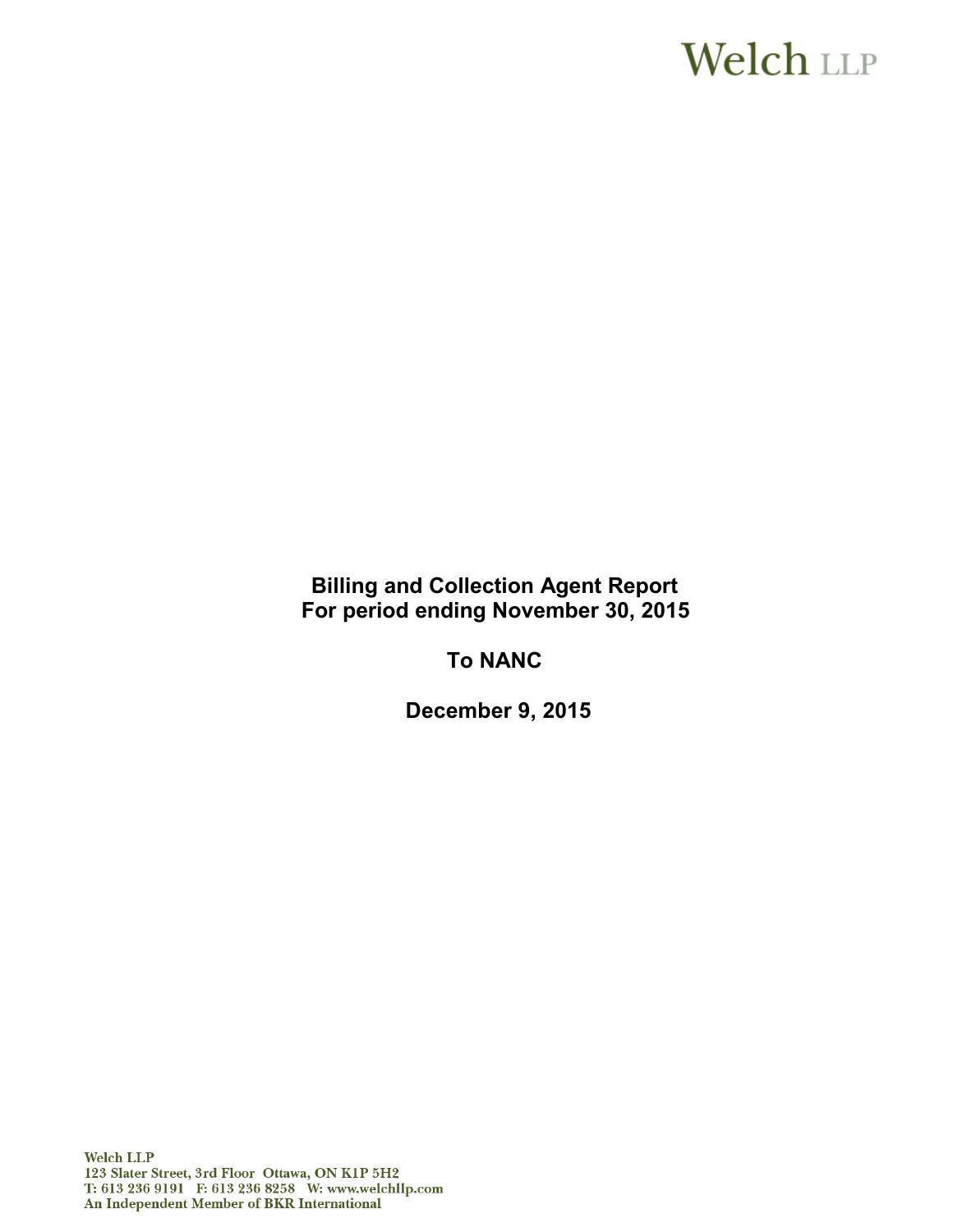### **NANPA FUND STATEMENT OF FINANCIAL POSITION November 30, 2015**

| <b>Assets</b><br>Cash Balance in bank account                                                                                                    |                                    | \$<br>4,195,875 |
|--------------------------------------------------------------------------------------------------------------------------------------------------|------------------------------------|-----------------|
| Receivable from US Carriers<br>Receivable from Canada<br>Receivable from Caribbean countries<br>Receivables forwarded to Treasury for collection | 135,538<br>8,930<br>532<br>113,590 |                 |
| Allowance for uncollectible accounts                                                                                                             | (136,000)                          | 122,590         |
| <b>Total assets</b>                                                                                                                              |                                    | 4,318,465       |
| <b>Less:</b> Accrued liabilities (see below for makeup)                                                                                          |                                    | (529, 180)      |
| <b>Fund balance</b>                                                                                                                              |                                    | 3,789,285       |
| <b>Makeup of Accrued Liabilities</b>                                                                                                             |                                    |                 |
| <b>Welch LLP</b><br><b>EY Audit</b>                                                                                                              | 28,336<br>45,200                   |                 |
| <b>NEUSTAR Pooling 1K Block</b>                                                                                                                  | 264,362                            |                 |
| <b>NEUSTAR NANP Administration</b><br>Data Collection Agent - USAC                                                                               | 181,497<br>9,785                   |                 |
|                                                                                                                                                  | \$<br>529,180                      |                 |

**\*\*\*\*\*\*\*\*\*\*\*\*\*\*\*\*\*\*\*\*\*\*\*\*\*\*\*\*\*\*\*\*\*\*\*\*\*\*\*\*\*\*\*\*\*\*\*\*\*\*\*\*\*\*\*\*\*\*\*\*\*\*\*\*\*\*\*\*\*\*\*\*\*\*\*\*\***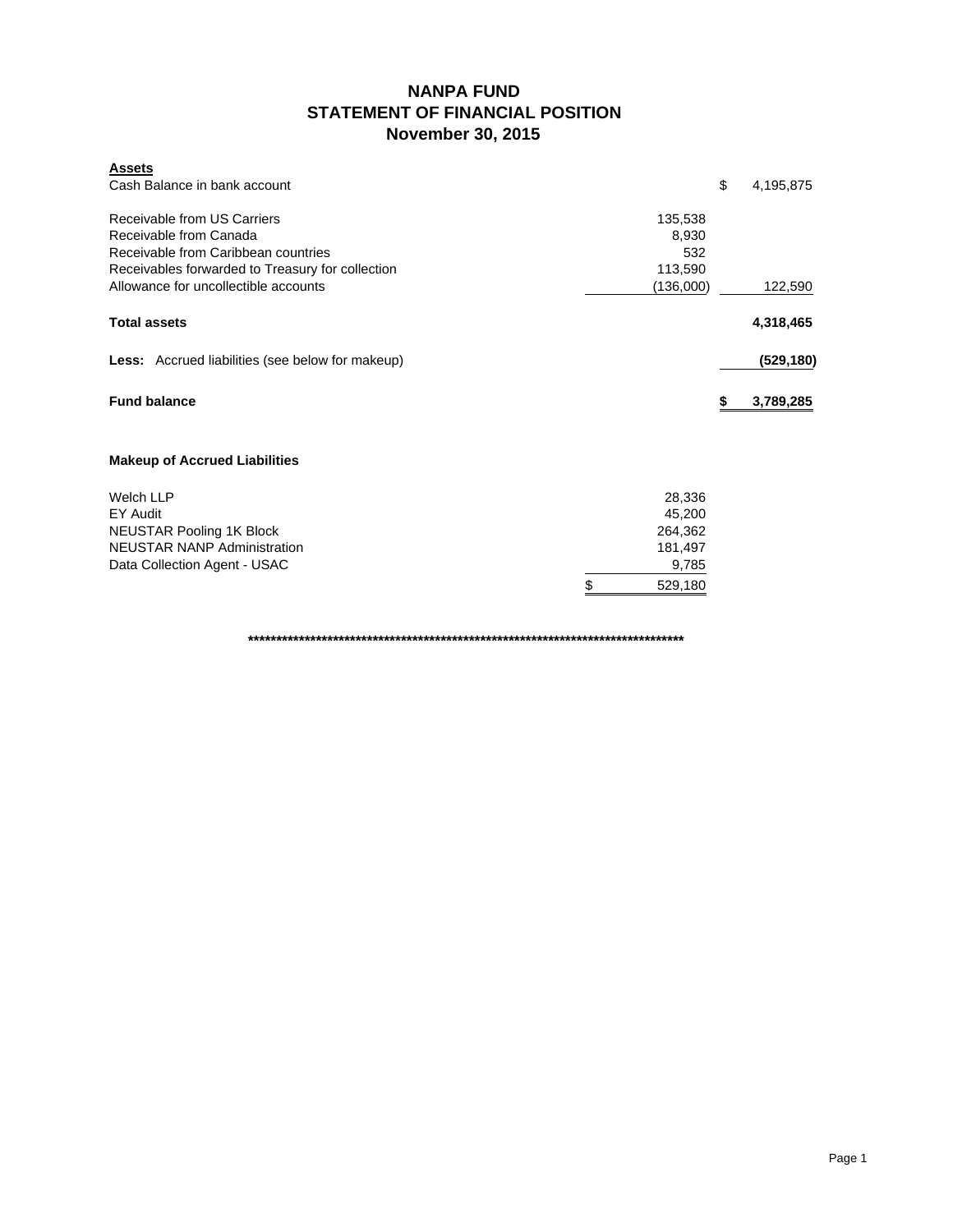#### **NANPA FUND FORECASTED STATEMENT OF CHANGES IN FUND BALANCE JULY 2015 TO SEPTEMBER 2016**

|                                                |            | Actual                 |                      |                           |                      |                      | <b>Budget</b>        |                           |                          |                          |                      |                      |                    |                    |                    |                   |                                          |                   | <b>Variance between</b> |
|------------------------------------------------|------------|------------------------|----------------------|---------------------------|----------------------|----------------------|----------------------|---------------------------|--------------------------|--------------------------|----------------------|----------------------|--------------------|--------------------|--------------------|-------------------|------------------------------------------|-------------------|-------------------------|
|                                                |            |                        |                      |                           |                      |                      |                      |                           |                          |                          |                      |                      |                    |                    |                    |                   | forecasted results<br>and budget at Sept |                   |                         |
|                                                |            | <b>Jul-15</b>          | Aug-15               | <b>Sep-15</b>             | Oct-15               | <b>Nov-15</b>        | <b>Dec-15</b>        | Jan-16                    | Feb-16                   | Mar-16                   | Apr-16               | May-16               | <b>Jun-16</b>      | <b>Jul-16</b>      | Aug-16             | Sep-16            | <b>Total</b>                             | <b>Budget</b>     | 30/16                   |
| Revenue<br><b>International Contributions</b>  |            |                        |                      |                           |                      |                      |                      |                           |                          |                          |                      |                      |                    |                    |                    |                   |                                          |                   |                         |
| Canada<br>Caribbean countries                  | (1)<br>(1) | 17,860<br>27,943       | 8,930<br>$\sim$      | 8,930<br>$\sim$ 100 $\mu$ | 8,930<br>$\sim$      | 8,930<br>$\sim$      | 8,930                | 8,930<br>$\sim$ 100 $\mu$ | 8,929<br>$\sim$          | 8,929<br>$\sim$          | 8,929<br>$\sim$      | 8,929<br>$\sim$      | 8,929<br>$\sim$    | 8,929<br>$\sim$    | 8,929<br>$\sim$    | $\sim$            | 133,943<br>27,943                        | 133,943<br>27,943 |                         |
| <b>Total International Contributions</b>       |            | 45.803                 | 8,930                | 8,930                     | 8,930                | 8,930                | 8,930                | 8,930                     | 8,929                    | 8,929                    | 8,929                | 8,929                | 8,929              | 8,929              | 8,929              |                   | 161,886                                  | 161,886           |                         |
| Domestic Contributions - US carriers           | (1)        | 4,038,482              | 201,264              | 217,020                   | 201,871              | 199,904              | 204,024              | 204,024                   | 204,024                  | 204,024                  | 204.024              | 204.024              | 204.024            | 204,024            | 204.024            |                   | 6,694,757                                | 6,653,548         | 41,209                  |
| Late filing fees for Form 499A                 | (2)        | 28,900)                | 12,300               | 33,600                    | 1,600)               | 3,100                |                      |                           |                          |                          |                      |                      |                    |                    |                    | 90,700            | 78,400                                   | 80,000            | (1,600)                 |
| Interest income                                | (3)        | 350                    | 660                  | 623                       | 401                  | 396                  | 417                  | 417                       | 417                      | 417                      | 417                  | 416                  | 416                | 416                | 416                | 416               | 6,595                                    | 6,250             | 345                     |
| <b>Total revenue</b>                           |            | 4.055.735              | 198.554              | 260.173                   | 209,602              | 206,130              | 213,371              | 213,371                   | 213,370                  | 213,370                  | 213,370              | 213.369              | 213,369            | 213,369            | 213,369            | 91.116            | 6.941.638                                | 6.901.684         | 39,954                  |
| <b>Expenses</b><br><b>NANPA Administration</b> | (4)        | 181,724                | 183,408              | 182,926                   | 182,999              | 181,497              | 185,138              | 185,137                   | 185,137                  | 185,137                  | 185,137              | 185,137              | 185,137            | 185,137            | 185,137            | 185,137           | 2,763,925                                | 2,777,061         | (13, 136)               |
| 1K Block Pooling                               | (5)        | 253,919                | 266,971              | 270,119                   | 268,620              | 264,362              | 265,241              | 265,240                   | 265,240                  | 265,240                  | 265,240              | 265,240              | 265,240            | 265,240            | 265,240            | 265,240           | 3,976,392                                | 3,978,606         | (2, 214)                |
| <b>Billing and Collection</b>                  |            |                        |                      |                           |                      |                      |                      |                           |                          |                          |                      |                      |                    |                    |                    |                   |                                          |                   |                         |
| Welch LLP                                      | (6)        | 28,336                 | 28,336               | 28,336                    | 28,336               | 28,336               | 28,336               | 28,336                    | 28,336                   | 28,336                   | 28,336               | 28,336               | 28,336             | 28,336             | 28,336             | 28,336            | 425,040                                  | 425,040           |                         |
| Data Collection Agent                          | (7)        | 4,935                  | 4,935                | 4,952                     | 4,935                | 4,935                | 4,850                | 4,850                     | 4,850                    | 4,850                    | 4,850                | 4,850                | 4,850              | 4,850              | 4.850              | 4.850             | 73,192                                   | 72,750            | 442                     |
| Annual Operations Audit                        | (8)        | $\sim$                 | $\sim$               | 45,200                    | $\sim$               | $\sim$               | $\sim$               | $\sim$                    | $\overline{\phantom{a}}$ | $\overline{\phantom{a}}$ | $\sim$               |                      |                    | $\sim$             | $\sim$             | $\sim$            | 45,200                                   | 46,000            | (800)                   |
| <b>Bank Charges</b>                            | (9)        | 2,407                  | 6,727                | 4,248                     | 3.375                | 2,912                | 3.167                | 3.167                     | 3.167                    | 3,167                    | 3,167                | 3.166                | 3,166              | 3.166              | 3.166              | 3.166             | 51,334                                   | 47,500            | 3,834                   |
| <b>Carrier Audits</b>                          | (10)       | $\sim$                 | $\sim$               | $\sim$                    |                      |                      |                      |                           | 375,000                  |                          |                      |                      |                    |                    |                    |                   | 375,000                                  | 375,000           |                         |
| Bad debt expense                               | (11)       | 18,975)                | 56,368)              | 68,512                    | 4,795)               | 209)                 | 2,667                | 2,667                     | 2,667                    | 2,667                    | 2,667                | 2,666                | 2,666              | 2,666              | 2,666              | 2,666             | 14,830                                   | 40,000            | (25, 170)               |
| <b>Total expenses</b>                          |            | 452.346                | 434.009              | 604,293                   | 483.470              | 481.833              | 489,399              | 489.397                   | 864.397                  | 489.397                  | 489.397              | 489.395              | 489.395            | 489.395            | 489,395            | 489.395           | 7.724.913                                | 7.761.957         | (37, 044)               |
| Net revenue (expenses)                         |            | 3,603,389              | 235,455)             | 344,120)                  | 273,868)             | 275,703)             | 276,028)             | 276,026)                  | 651,027)                 | 276,027)                 | 276,027)             | 276,026)             | 276,026)           | 276,026) (         | 276,026)           | 398,279)          | 783,275) (                               | 860,273)          | 76,998                  |
| Opening fund balance                           |            | 1.315.042              | 4.918.431            | 4.682.976                 | 4.338.856            | 4.064.988            | 3,789,285            | 3,513,257                 | 3.237.231                | 2,586,204                | 2.310.177            | 2,034,150            | 1,758,124          | 1,482,098          | 1,206,072          | 930,046           | 1,315,042                                | 1,360,273         | (45, 231)               |
| <b>Closing fund balance</b>                    |            | 4.918.43               | 4,682,976            | 4,338,856                 | 4,064,988            | 3,789,285            | 3,513,257            | 3,237,231                 | 2,586,204                | 2,310,177                | 2,034,150            | 1,758,124            | 1,482,098          | 1,206,072          | 930,046            | 531,767           | 531,767                                  | 500,000           | 31,767                  |
| Fund balance makeup:                           |            |                        |                      |                           |                      |                      |                      |                           |                          |                          |                      |                      |                    |                    |                    |                   |                                          |                   |                         |
| Contingency                                    |            | 500,000                | 500,000<br>4.182.976 | 500,000<br>3.838.856      | 500,000<br>3.564.988 | 500,000<br>3.289.285 | 500,000<br>3.013.257 | 500,000<br>2.737.231      | 500,000<br>2.086.204     | 500,000<br>1.810.177     | 500,000<br>1.534.150 | 500,000<br>1.258.124 | 500,000<br>982.098 | 500,000<br>706.072 | 500,000<br>430.046 | 500,000<br>31.767 | 500,000<br>31,767                        | 500,000           |                         |
| Surplus                                        |            | 4.418.431<br>4.918.431 | 4.682.976            | 4.338.856                 | 4.064.988            | 3.789.285            | 3.513.257            | 3.237.231                 | 2.586.204                | 2.310.177                | 2.034.150            | 1.758.124            | 1.482.098          | 1.206.072          | 930.046            | 531.767           | 531.767                                  | $\sim$<br>500,000 |                         |

**(1)** The US carrier contributions for the period from July 2015 to September 2016 and the International contributions are based upon actual billings.

(2) These fees represent the \$100 late filing fee charged to those companies that do not file the Form 499A by the due date.

**(3)** Interest income projections are estimates

**(4)** The cost for NANP Administration is based on the contract awarded in 2013. The contract expires in July 2017.

(5) The cost for 1K Block Pooling Administration is based on a four-year contract expiring July 14, 2017 with a six-month transition period to January 14, 2018.

**(6)** The cost of B&C Agent is based on the interim contract with Welch LLP in force until March 1, 2016.

**(7)** The expense for the Data Collection Agent is based on an estimate of costs by USAC for the 2015 calendar year.

**(8)** The expense for the annual operations audit performed by Ernst & Young LLP is based on the quote given.

**(9)** Bank fees are an expense to the Fund.

**(10)** The budget allowed \$375,000 for carrier audits.

**(11)** The allowance covers all accounts considered potentially uncollectible at November 30, 2015.

**Assumptions: Reconciliation of forecast at September 30, 2016 to budget**

| Budgeted fund balance at September 30/16 - contingency                                                | 500,000   |
|-------------------------------------------------------------------------------------------------------|-----------|
| Decrease in fund balance between budget period (December 2014) and June 2015                          | (45, 231) |
| Additional billings over estimate from budget                                                         | 41.209    |
| Late filing fees (reversal) for Form 499A                                                             | (1,600)   |
| Underestimate of interest earned to date compared to budget                                           | 345       |
| NANP Admin - difference between budget and actual contract awarded due to variable travel costs       | 13.136    |
| NANP Admin - change orders issued                                                                     |           |
| Additional billings from B & C Agent due to renewal of contract                                       |           |
| Data Collection fees - Adjustment to actual from budget                                               | (442)     |
| Bad debts - Adjustment to actual from budget                                                          | 25.170    |
| IK Block Pooling - difference between budget and actual contract awarded due to variable travel costs | 2.214     |
| Pooling change orders                                                                                 |           |
| Carrier audits that will not be performed                                                             |           |
| Operations Audit - Adjustment to actual from budget                                                   | 800       |
| Bank fees - Adjustment to actual from budget                                                          | (3,834)   |
| Forecasted fund balance at September 30/16                                                            | 531.767   |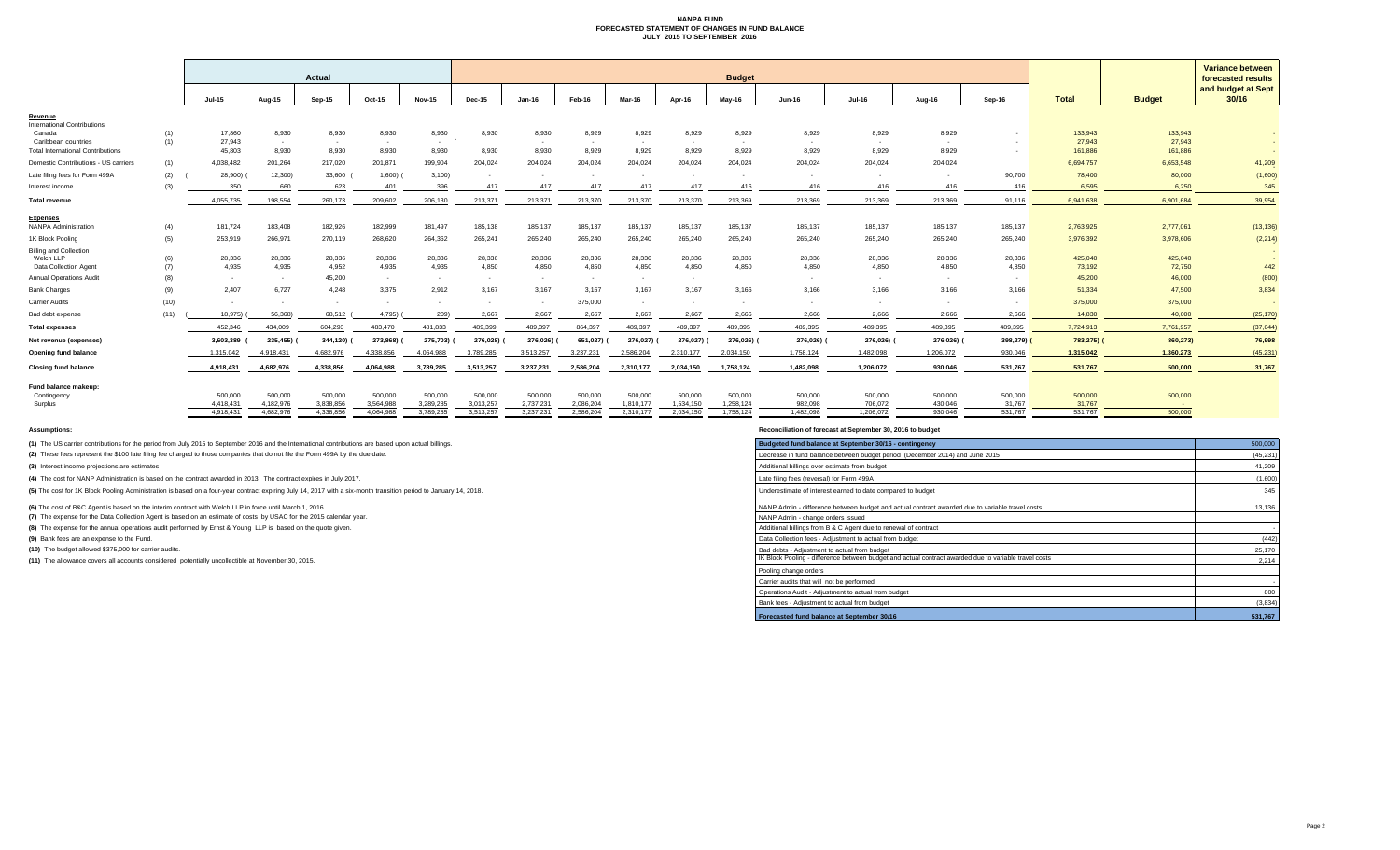#### **CURRENT AND FORECASTED LIABILITIES**

|                                                                                               |               |                                          | Current       |         |         |         |         |         |         |  |
|-----------------------------------------------------------------------------------------------|---------------|------------------------------------------|---------------|---------|---------|---------|---------|---------|---------|--|
|                                                                                               |               |                                          | <b>Nov-15</b> | Dec-15  | Jan-16  | Feb-16  | Mar-16  | Apr-16  | May-16  |  |
| <b>NEUSTAR - NANPA Administration contract</b>                                                |               |                                          | 181,497       | 185,138 | 185,137 | 185,137 | 185,137 | 185,137 | 185,137 |  |
| - Payment authorized by the FCC in November<br>October 2015                                   | \$<br>182,999 |                                          |               |         |         |         |         |         |         |  |
| - Authorization by the FCC has not been received for payment                                  |               |                                          |               |         |         |         |         |         |         |  |
| November 2015                                                                                 |               | 181,497<br>\$                            |               |         |         |         |         |         |         |  |
| <b>NEUSTAR - Block Pooling</b>                                                                |               |                                          | 264,362       | 265,241 | 265,240 | 265,240 | 265,240 | 265,240 | 265,240 |  |
| - Payment authorized by the FCC in November<br>October 2015                                   | \$<br>268,620 |                                          |               |         |         |         |         |         |         |  |
| - Authorization by the FCC has not been received for payment<br>November 2015                 |               | \$<br>264,362                            |               |         |         |         |         |         |         |  |
| Welch LLP - Billing & Collection Agent<br>- Payment authorized by the FCC in November         |               |                                          | 28,336        | 28,336  | 28,336  | 28,336  | 28,336  | 28,336  | 28,336  |  |
| October 2015<br>- Authorization by the FCC has not been received for payment<br>November 2015 | 28,336        | \$<br>28,336                             |               |         |         |         |         |         |         |  |
| <b>USAC - Data Collection Agent</b><br>- Payment authorized by the FCC in November            |               |                                          | 9,785         | 4,850   | 4,850   | 4,850   | 4,850   | 4,850   | 4,850   |  |
| - Authorization by the FCC has not been received for payment<br>October 2015<br>November 2015 |               | \$<br>4,935<br>4,850<br>\$<br>S<br>9,785 |               |         |         |         |         |         |         |  |
| <b>Carrier audits</b>                                                                         |               |                                          |               |         |         | 375,000 |         |         |         |  |
| Ernst & Young LLP- Annual operations audit                                                    |               |                                          | 45,200        |         |         |         |         |         |         |  |
| <b>Bank Fees</b>                                                                              |               |                                          |               | 3,167   | 3,167   | 3,167   | 3,167   | 3,167   | 3,166   |  |
| Total                                                                                         |               |                                          | 529,180       | 486,732 | 486,730 | 861,730 | 486,730 | 486,730 | 486,729 |  |